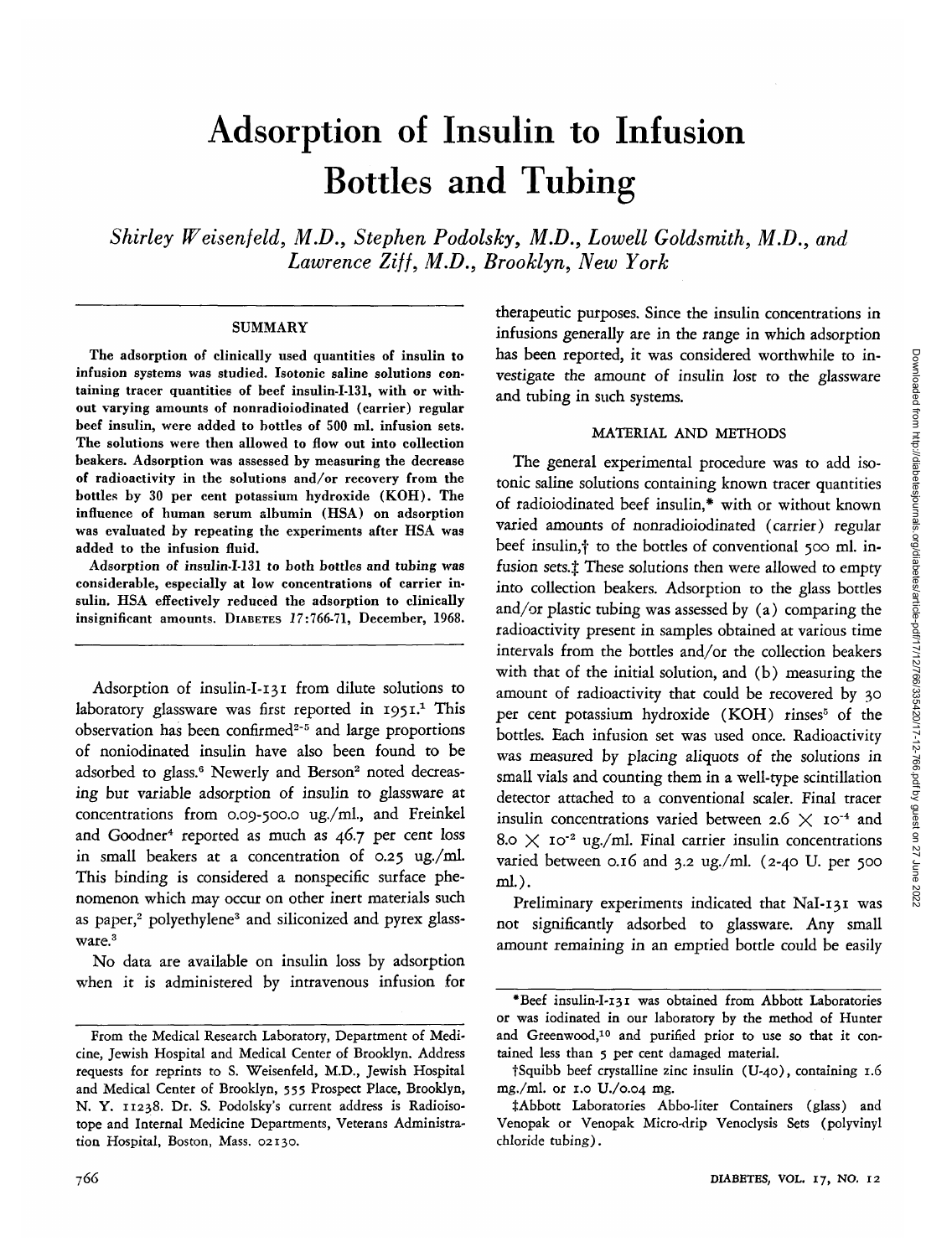removed by water rinses; KOH rinsing did not remove more. In contrast, water or saline washes removed only small amounts of insulin-I-131 left in a bottle (presumably a superficial "wet layer" remaining behind), whereas a high percentage of remaining counts could be recovered by 30 per cent KOH rinses, even after first rinsing with water.

#### RESULTS

# 1. *Adsorption to infusion bottle*

Varying amounts of carrier insulin were mixed with 10 ml. of a tracer insulin solution in screw-capped glass vials for one minute. The contents and then a saline rinse were emptied into 500 ml. infusion bottles filled with isotonic saline. The contents of the infusion bottles were then mixed manually by shaking for one

minute and aliquots taken for counting (initial radioactivity). The liquid then flowed from the bottles through connected tubing sets at a rate so that the bottles emptied in two hours. The bottles were drained of any remaining fluid and 75 ml. of 30 per cent KOH added. The bottles were then mechanically shaken, ninety *times* per minute, for thirty minutes. Aliquots of the KOH were taken and counted to calculate the total eluted radioactivity.

Figure I illustrates the relatively large but variable amount of insulin (19-33 per cent) that remains on the glassware at tracer levels and that this decreases with increasing concentrations of insulin.

# 2. *Adsorption to infusion bottle and tubing*

Similar experiments were performed except that the solution was allowed to run out more slowly into col-

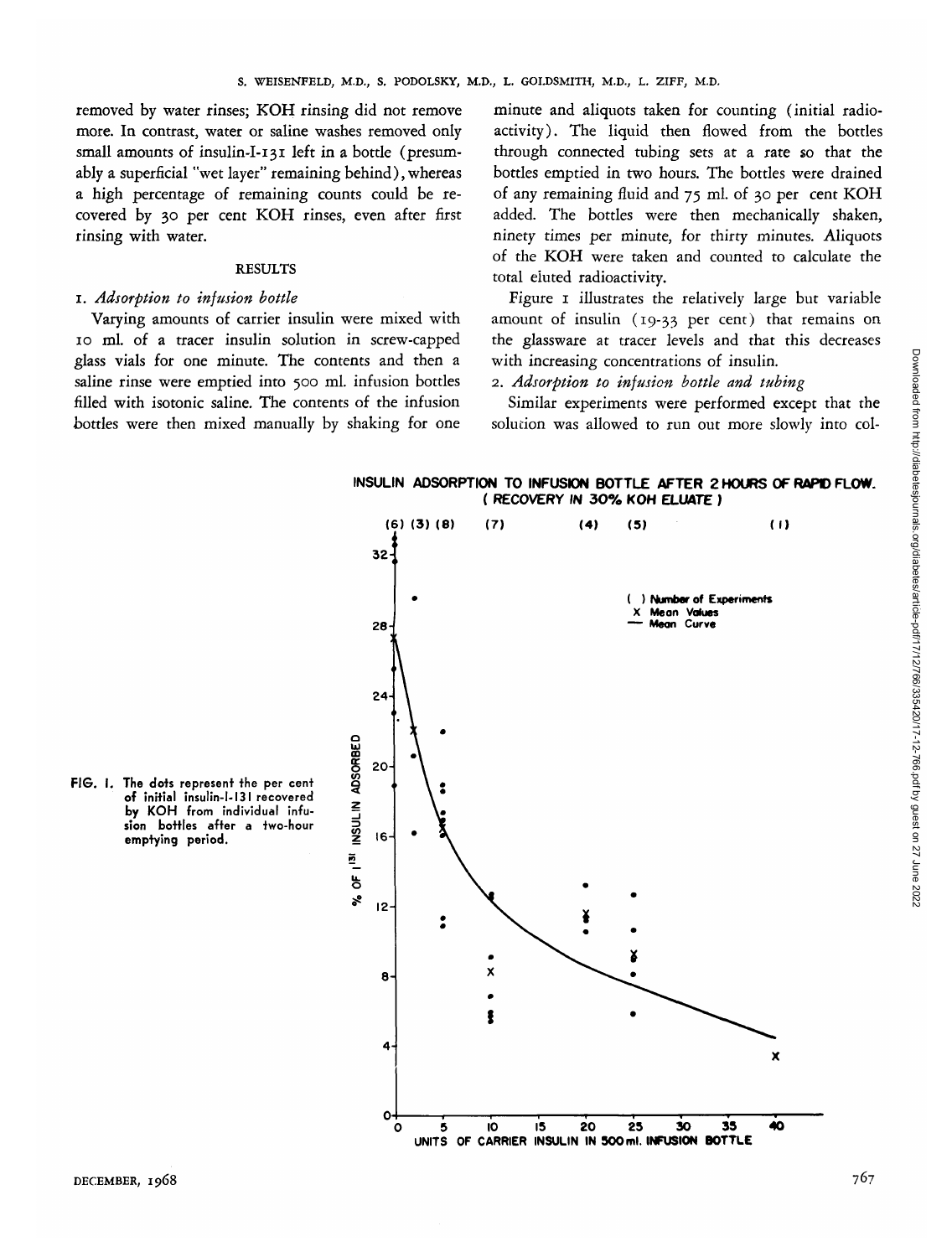lection beakers, at a rate of 120-150 ml. in two hours. The beakers were emptied at one hour and aliquots taken at two hours from the fluid collected in the second hour. Samples from fluid still in the infusion bottles were also taken at two hours. The bottles were then emptied, drained and eluted with 30 per cent KOH as described above. Samples of the eluates as well as the other samples were counted for radioactivity.

Figure 2 illustrates glassware and tubing adsorption of insulin after two hours. "A" represents the loss of radioactivity from the liquid still in the bottles after two hours. "B" represents the recovery of radioactivity from these bottles using KOH. "C" demonstrates the loss of activity from the liquid collected from the infusion setup at two hours, i.e., the loss due to adsorption by glassware plus tubing. All calculations were made using the radioactivity measured after one minute in the 500 ml. bottles as the 100 per cent figure.

As noted in figure 2, per cent adsorption decreases as the amount of insulin increases. The tubing accounts for a large portion of the insulin adsorbed. This is reflected in the difference between curves C and A or between C and B. The discrepancy between curves A and B is explained by the results of the next experiment. The quantitative difference between figure 1 and curve B of figure 2 may indicate that rapid flow is associated with greater glassware adsorption.

#### 3. *Adsorption to infusion system with albumin added*

These experiments were performed in order to evaluate the effect of albumin on insulin adsorption. Tracer

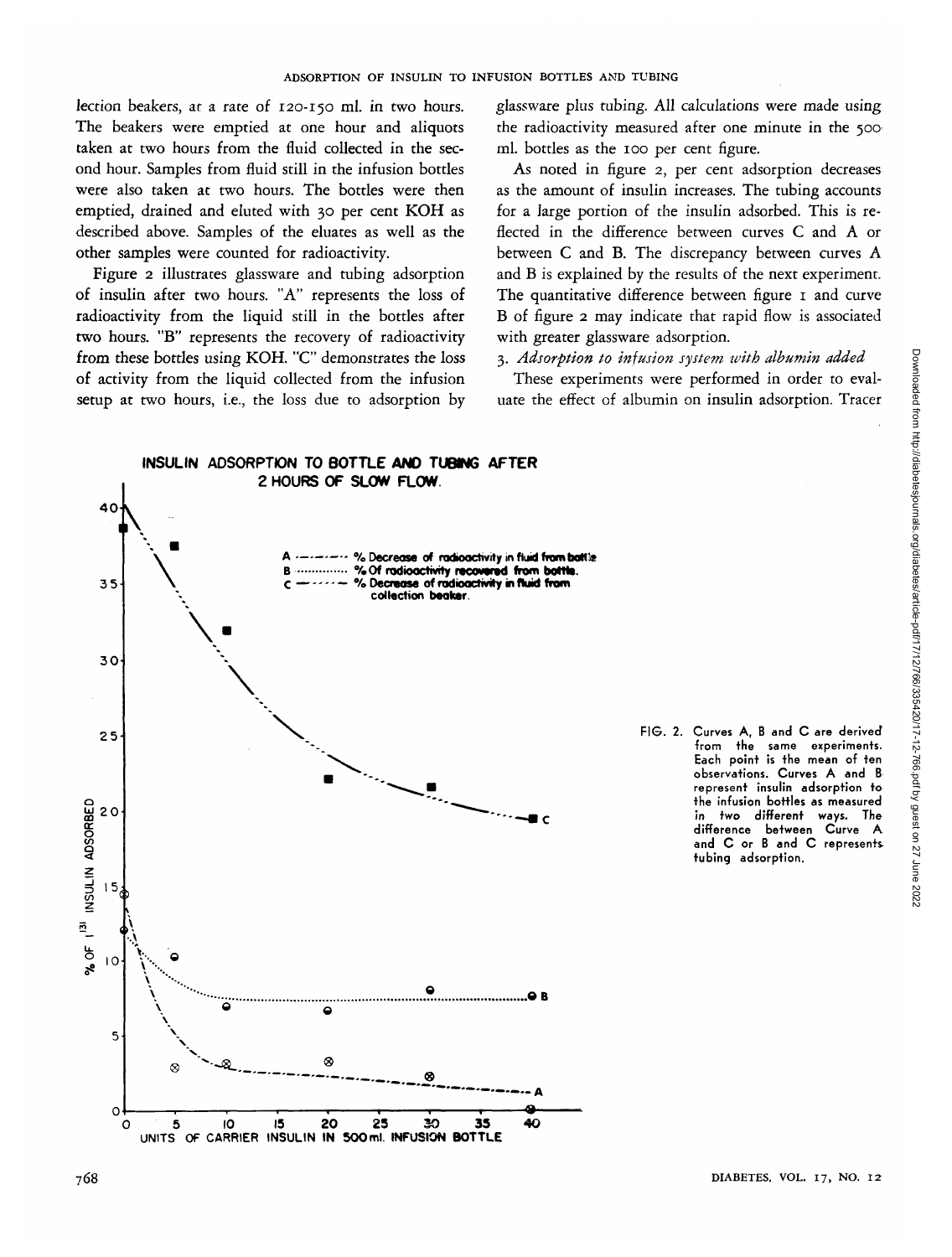solutions containing varying quantities of Regular Insulin were first mixed in large flasks and then poured into 500 ml. infusion systems. "Zero" aliquots were taken from the mixing flasks, infusion bottles and collection beakers. Thereafter infusions were run at a constant rate so that the bottles emptied in about two hours. Every thirty minutes each infusion was stopped, the tubing separated for a bottle sample to be removed, and then restarted to collect a fresh system (tubing) sample from the collection beaker. The experiments were repeated with the addition of pooled human serum albumin (HSA)\* in a final concentration of 0.35 per cent. HSA is commonly used to prevent insulin adsorption to laboratory glassware.<sup>4,5,7</sup>

One experiment was done to determine the total loss of radioactivity, i.e., insulin adsorption, during a complete two-hour infusion and to evaluate adsorption to the collection beaker as a possible source of error in the previous data. Tracer iodoinsulin and 40 U. of

•Hyland salt poor pooled human serum albumin, 25 per cent.

Regular Insulin in 500 ml. saline were allowed to drip at a constant rate so that all the fluid emptied into a collection beaker in two hours. The beaker had previously been rinsed with 0.35 per cent HSA to prevent insulin adsorption. Aliquots from the total two-hour collection in the beaker were taken to determine the absolute amount of insulin a patient would receive in a typical clinical situation, as compared to the insulin dose added to the infusion bottle.

Tables 1 and 2 show that per cent of insulin lost by adsorption to infusion systems not containing HSA decreased as concentration increased, although loss at 40 U./bottle was still significant. Glass bottles and plastic tubing adsorbed the hormone, and both showed changes in per cent adsorption as the infusion proceeded  $(table_1)$ .

By considering the count rate in the sample from the mixing flask as the 100 per cent level, it was demonstrated that there was an initial fall in radioactivity immediately after the insulin solution was added to the infusion bottle ("zero" bottle sample). In the bottle

| Per cent adsorption of insulin at various time intervals during 500 ml. infusion                 |                   |                                      |                                      |                                      |                                      |                                      |                                 |                                 |                                      |                                 |
|--------------------------------------------------------------------------------------------------|-------------------|--------------------------------------|--------------------------------------|--------------------------------------|--------------------------------------|--------------------------------------|---------------------------------|---------------------------------|--------------------------------------|---------------------------------|
| Source and time<br>of specimen (min.)                                                            | NaI-131           | $Ins.-I-131$<br>tracer               | Tracer<br>$+5U$ .                    | Tracer<br>$+10 U.$                   | Tracer<br>$+20$ U.                   | Tracer<br>$+40$ U.                   | Tracer<br>$+5U.$<br>$+$ HSA     | Tracer<br>$+10 U.$<br>$+$ HSA   | <b>Tracer</b><br>$+20$ U.<br>$+$ HSA | Tracer<br>$+40$ U.<br>$+$ HSA   |
| Bottle "Zero"<br>30<br><b>Bottle</b><br><b>Bottle</b><br>60<br><b>Bottle</b><br>90<br>Bottle 120 | 2.6<br>2.8<br>2.7 | 14.1<br>16.3<br>16.8<br>21.2<br>26.1 | 10.5<br>13.6<br>16.3<br>18.9<br>21.2 | 9.2<br>9.3<br>10.2<br>12.4<br>13.3   | 5.0<br>7.7<br>9.9<br>11.6<br>11.5    | 3.1<br>4.9<br>6.4<br>7.9<br>8.0      | 0.7<br>0.8<br>2.6<br>2.7<br>2.0 | 0.1<br>0.9<br>0.3<br>1.6<br>0.8 | 0.5<br>0.8<br>0.2<br>0.7<br>0.6      | 2.0<br>1.9<br>1.5<br>1.9<br>1.8 |
| Tubing "Zero"<br>Tubing<br>30<br>Tubing<br>-60<br>Tubing<br>90<br>Tubing 120                     | 3.1<br>3.9<br>3.3 | 46.4<br>44.4<br>43.3<br>35.2<br>34.5 | 37.9<br>36.0<br>33.1<br>31.3<br>30.5 | 31.5<br>29.1<br>28.0<br>27.4<br>25.0 | 30.0<br>26.9<br>25.4<br>21.7<br>20.4 | 26.2<br>26.1<br>18.5<br>15.9<br>14.1 | 6.5<br>4.5<br>5.3<br>5.2<br>4.4 | 5.2<br>1.8<br>3.2<br>3.9<br>4.4 | 2.8<br>1.2<br>1.0<br>2.6<br>1.4      | 7.6<br>7.1<br>4.3<br>6.5<br>6.6 |
| No. of runs                                                                                      |                   | 4                                    | $\overline{2}$                       | $\mathbf{2}$                         | $\overline{2}$                       | $\mathbf{2}$                         | $\overline{c}$                  | 2                               | $\overline{2}$                       | $\overline{2}$                  |

TABLE 1

TABLE 2

Adsorption of insulin to bottles and tubing at two hours

| No. of<br>Runs | Insulin concentration<br>in $\mu$ g./ml.<br>(or units)<br>per bottle)                           | HSA concentration<br>(mg./ml.) | Per cent decrease<br>of initial<br>radioactivity in<br>system sample |  |  |
|----------------|-------------------------------------------------------------------------------------------------|--------------------------------|----------------------------------------------------------------------|--|--|
|                | Tracer<br>(0)<br>0.4<br>5<br>0.8<br>(10)<br>(20)<br>1.6<br>$\sim$<br>(40)<br>3.2<br>3.2<br>(40) |                                | 34.5<br>30.5<br>25.0<br>20.4<br>14.1<br>$16.0*$                      |  |  |
|                | 0.4<br>(5)<br>0.8<br>(10)<br>(20)<br>1.6<br>(40)<br>3.2                                         | - 2<br>3.1<br>3.5<br>3.5       | 4.4<br>4.4<br>1.4<br>6.6                                             |  |  |

\* Total loss over two-hour infusion period.

Downloaded from http://diabetesjournals.org/diabetes/article-pdf/17/12/766/335420/17-12-766.pdf by guest on 27 June 2022Downloaded from http://diabetesjournals.org/diabetes/article-pdf/17/12/766/335420/17-12-766.pdf by guest on 27 June 2022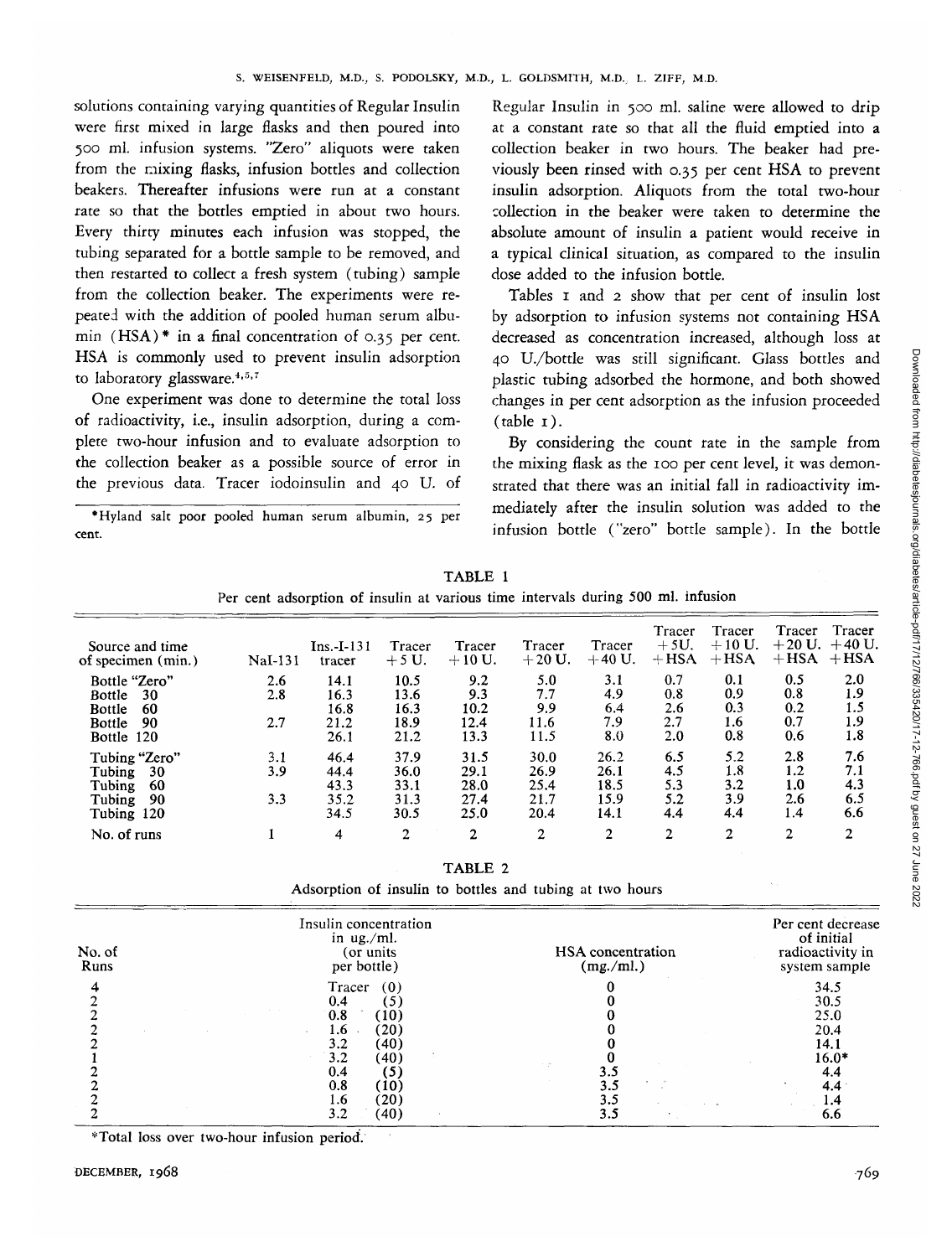samples taken thereafter, continued loss of radioactivity became apparent although the increment at each time interval was much smaller than the initial adsorption. Increased adsorption to the bottles continued until the end of the infusion at two hours.

The immediate adsorption explains the discrepancy between curves A and B in figure 2 of the previous experiment. The 100 per cent level used did not take this loss into account. This would make curve A show less adsorption and curve B more adsorption than actually occurred.

Separate samples to determine the loss to the entire system showed a great drop in radioactivity (26.2 per cent at 40 U./bottle and 46.4 per cent at tracer-only concentration) in the first few milliliters which emerged from the tubing ("zero" tubing sample). Actual tubing adsorption could be determined by subtracting bottle loss from system loss. At each successive interval during the infusion there was a slightly smaller loss to the total system. When the increasing loss to the bottle is accounted for, this implies an initial large binding ot insulin to the tubing, with decreased binding or increased elution as the solution continues to run through the tubing.

The presence of 0.35 per cent HSA almost completely prevented adsorption of insulin to the bottles and tubing loss was also markedly decreased.

In the one experiment in which this was evaluated, using 40 U. insulin/500 ml., the average total loss from all the fluid collected over a two-hour period (16.0 per cent) was similar to that found in freshly collected fluid obtained at two hours (14.1 per cent, table 2). This implies that a patient would receive approximately 34 of 40 U. of insulin added to a 500 ml. infusion system and that the total insulin loss at other concentrations is probably close to the percentage decrease at two hours as given in table 2. It also implies that rinsing the collection beakers with HSA, as done in this single experiment, would not have altered the results in the previous experiments. No attempt had been made to eliminate adsorption to collection beakers and pipettes, since it was considered the adsorption would be small relative to that of the infusion system and that any error would be a fairly uniform one.

# DISCUSSION

From the data it is apparent that there is early and considerable insulin loss to infusion systems with doses that might be used clinically. We have confirmed the insulin adsorption to glassware frequently observed in

laboratory apparatus,<sup>1-6</sup> and have demonstrated similar loss in tubing used for intravenous infusions.

It is apparent from the results that the magnitude of insulin that adsorbs to glass or tubing surfaces varies with many factors including: (1) concentration of insulin; (2) duration of time in contact with adsorbing surface;  $(3)$  rate of flow of insulin solution; and  $(4)$ presence of other negatively charged proteins such as HSA. Data from several small ancillary experiments, not reported here, confirm the impressions: (a) that turbulence, as in shaking or rapid flow, causes more glassware adsorption than when the fluid is motionless in or flows slowly from the container; (b) that the opposite is true of adsorption to tubing.

Insulin adsorption to laboratory glassware is greatly decreased when varying amounts of HSA (especially larger than 2 mg./ml.) are added.<sup>4,5,7</sup> We elected to use 0.35 per cent HSA (3.5 mg./ml.) because this is the concentration routinely used by our laboratory to prevent such insulin loss during immunoassays. In all the present experiments there was strikingly diminished loss of radioactivity to the infusion bottles and tubing.

Insulin in intravenous infusions has been effectively used to treat patients,<sup>8,9</sup> but such use may be considered an inefficient and inaccurate mode of administration. While the therapeutic significance of insulin adsorption to the bottle and tubing will depend on each clinical situation, the physician should be aware of its occurrence. Our data indicate that adding a small quantity of sterile human albumin, such as 7 ml. 25 per cent HSA to 500 ml. isotonic saline, will effectively prevent this loss of insulin. Such addition of HSA probably carries little risk and might be considered when it is the judgment of the physician to administer insulin to patients by infusion. Administration of insulin from a syringe directly into a vein or into tubing near a vein does not result in any significant insulin loss, since the solution is a concentrated one.

# ACKNOWLEDGMENT

This study was supported by Training Grant TOI-AMO-5338 from the National Institute of Arthritis and Metabolic Diseases, U.S. Public Health Service.

We are indebted to Dr. Martin G. Goldner for his many suggestions. We wish to thank Mrs. A. Bardfeld for her technical assistance and Mrs. N. Trauber for typing the manuscript.

# REFERENCES

<sup>1</sup> Ferrebee, J. W., Johnson, B. B., Mithoefer, J. C., and Gardella, J. W.: Insulin and adrenocorticotropin labelled with